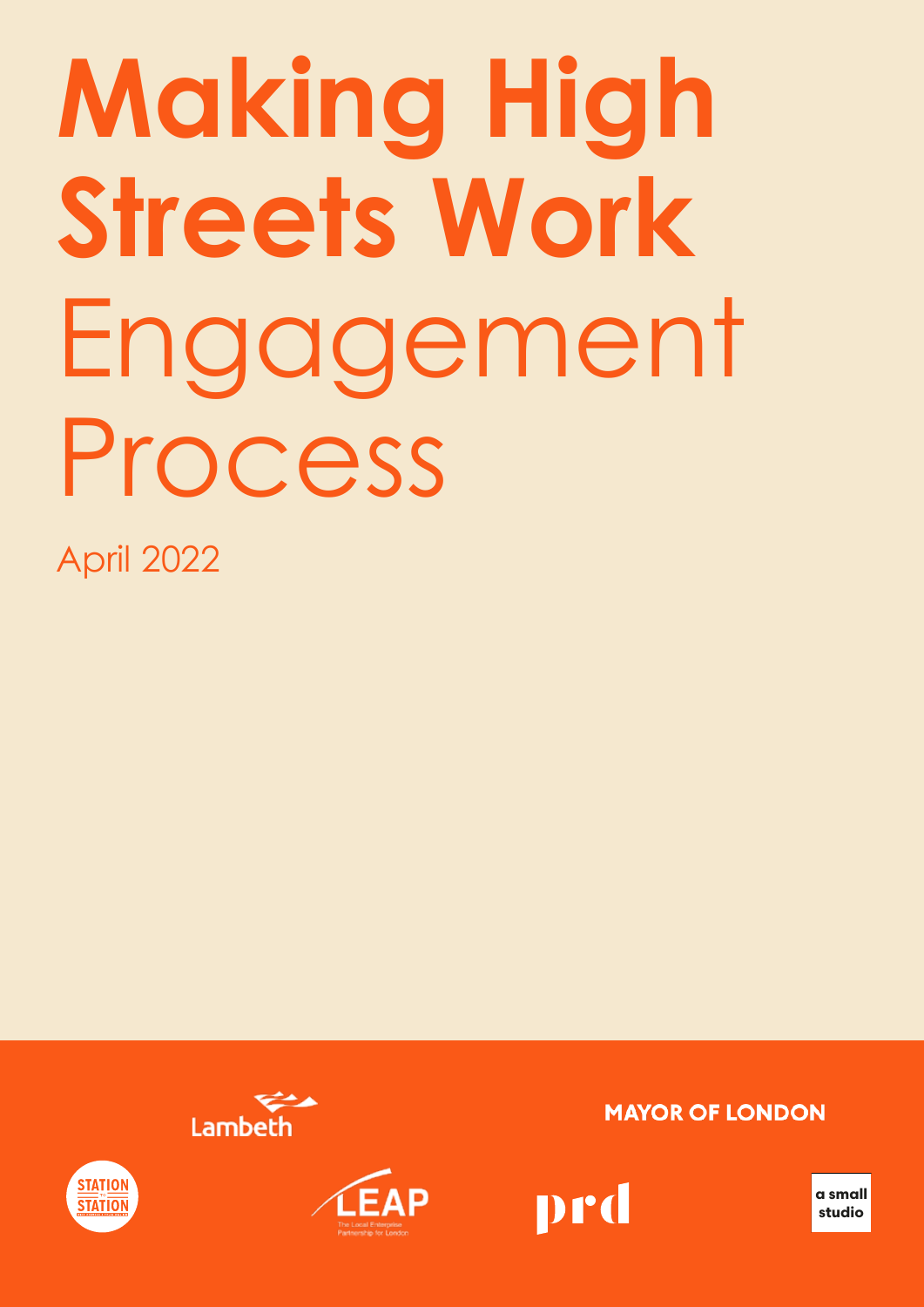**Methodology Community Groups Businesses Landlords Key People** 

## **Contents**

| 4                                                                                                                                                                                                                                         |
|-------------------------------------------------------------------------------------------------------------------------------------------------------------------------------------------------------------------------------------------|
| $\boldsymbol{6}$                                                                                                                                                                                                                          |
| 8<br><u>and the community of the community of the community of the community of the community of the community of the community of the community of the community of the community of the community of the community of the community</u> |
| 10                                                                                                                                                                                                                                        |
| 12                                                                                                                                                                                                                                        |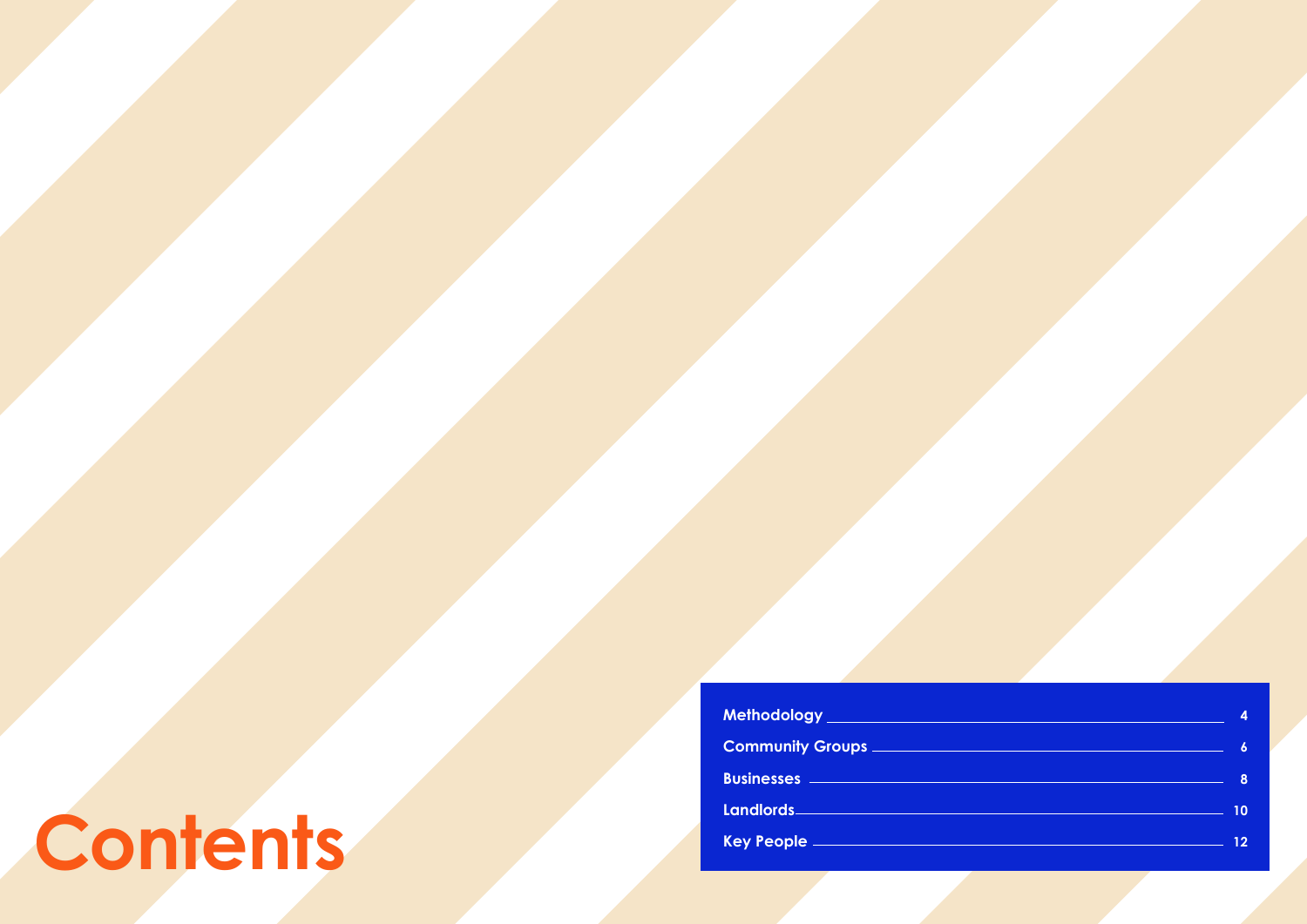

We have spoken to a minimum of 18 individuals or organisations from each of the four categories below:

- Community groups
- Businesses (includes local creatives)
- Landlords (includes local providers)
- Key people (includes other influencing parties)

Aims of the engagement included:





- Understanding where there is opportunity to unlock local assets for workspace
- Building relationships and connections to work with landlords / businesses, supporting additional workspace provision • Understanding what demand exists within a variety of typologies
- 
- Understanding where space should be provided across the area

### **WHAT**

### **WHY**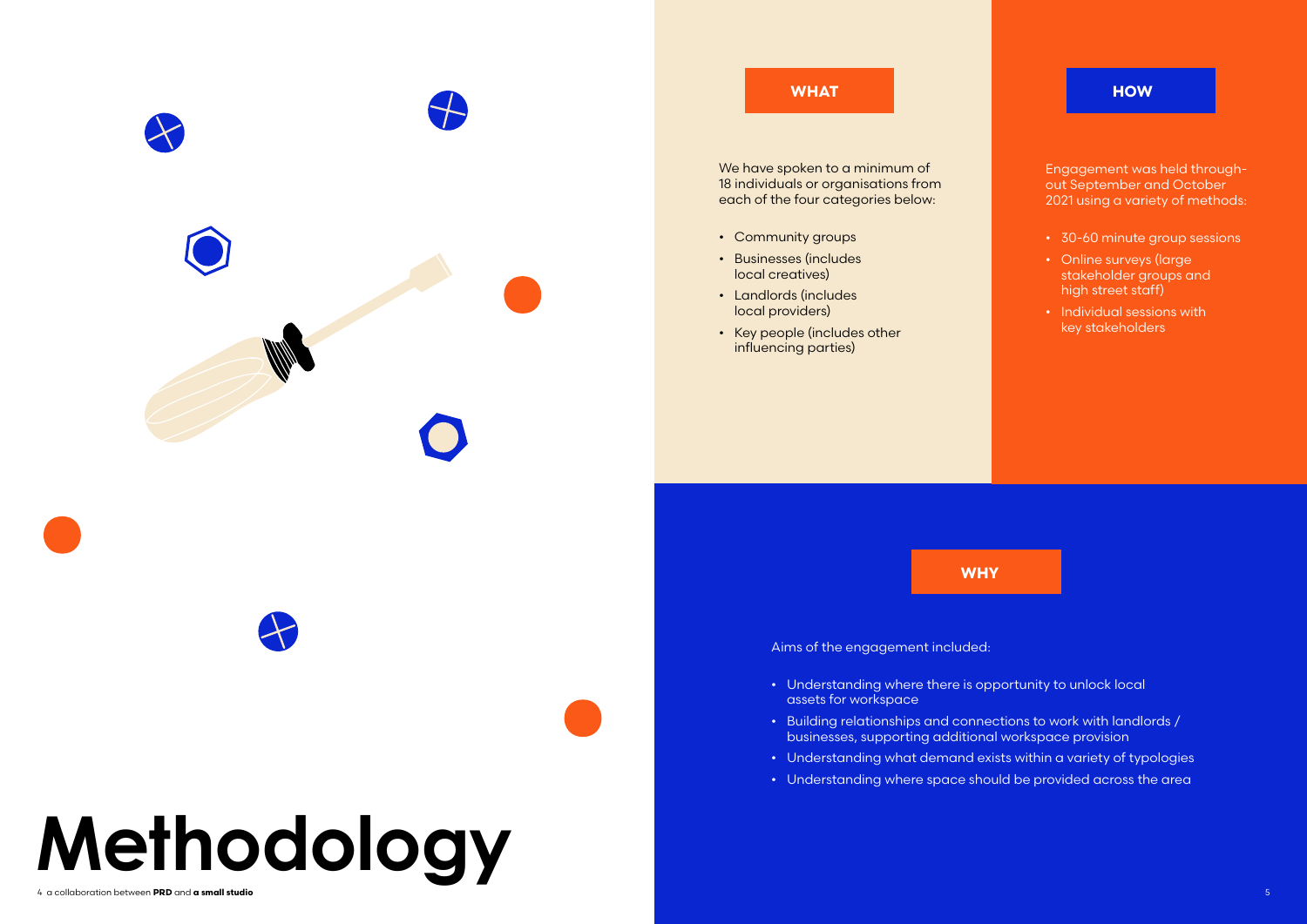**Community**

#### **1. Overview**

History / background of the area?

Challenges to staying / being in the area? Please rank these in order of most important with top priority first.

Does the group have a need for workspace (Y/N) or meeting space (Y/N)?

Times / days / level of flexibility etc.?

#### **2. Challenges**

Ability to access space re leasing / legal requirement?

Space cost / lack of flexibility / uncertainty around long term security / lack of certain amenity?

Funding appropriate space?

### **3. Need**

Ideal space requirement (size, typology etc.)?

Space cost / budget?

Supporting infrastructure?

Workspace protections? Length of lease / guarantor scheme?

Access to tools / machinery etc needed?

#### **4. Aspiration**

Ideal scenario?

Do you have any wishes or ideas for the future of the area?

What needs to happen to protect the work of community groups?

#### **5. Supporting activity**

In creating a vibrant working area, are there any other amenities / opportunities that would support this?

What role would you like to see Lambeth Council and Station to Station play over and above the provision of workspace?

#### **6. Consequences of 'do nothing'**

What will happen if no action is taken?



"An idea for the future of the area is to have a networking hub where self-employed locals can work." **(Q. 4)**

"We need to find a meeting space that is free and flexible." **(Q. 1)**

"We have a need for meeting spaces once a month for 3 hours." **(Q. 1)**

"We need a place to meet - something like what exists in the library, but it is always booked up and not very accessible. A pub room would be ideal… all existing spaces have some level of constraint." **(Q. 1)**

> "Having a comunity space is key - It is really about fostering local community involvement and unity between community groups and organisations." **(Q. 4)**

"What we are advocating for is a physical presence in a popular place, somewhere in the neighbourhood. Something that can become a community hub available during the day and in the evening. Somewhere we can have surgeries run by councillors, workshops, where link workers [people that handle social prescribing across Lambeth] can hold 1-1 engagement, and where the district nurse can operate from." **(Q. 4)**



"We need a community hub because moving away from digital is a big ambition for us and other community group - not just to reach people that aren't digitally savvy - but as people come together again after Covid, we want to foster the spirit of together and sense of place." **(Q.3)**

"We can make a community hub a reality by working as as a partnership - Lambeth can pull strings and leverage funding and S2S has the business connections. I see this very much as a partnership project where we can bring in staffing for free and host community activities with engagement from the local community but we certainly can't do it on our own and we need a partnership." **(Q. 5)**

"If we don't do anything we risk not being as accessible and inclusive as we would like to be" **(Q. 6)**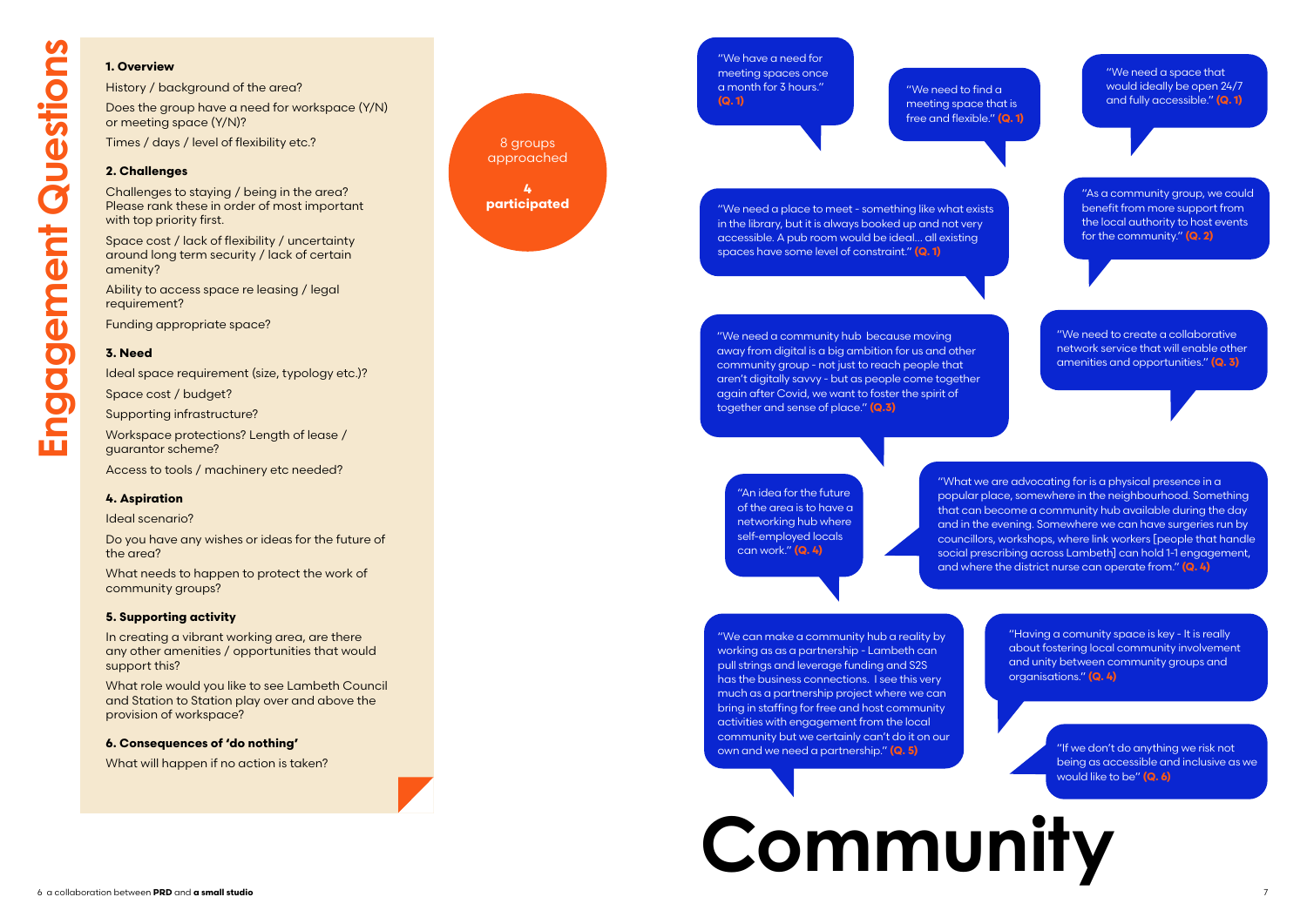## **Businesses**

#### **1. Overview**

History / background of the area? Does the group have a need for workspace (Y/N) or meeting space (Y/N)?

Times / days / level of flexibility etc.?

Ability to access space re leasing / l egal requirement?

### **2. Challenges**

Challenges to staying / being in the area? Please rank these in order of most important with top priority first.

Space cost / lack of flexibility / uncertainty around long term security / lack of certain amenity?

Funding appropriate space?

#### **3. Need**

Ideal space requirement (size, typology etc.)?

Space cost / budget?

Supporting infrastructure?

Workspace protections? Length of lease / guarantor scheme?

Access to tools / machinery etc needed?

#### **4. Aspiration**

Ideal scenario?

Do you have any wishes or ideas for the future of the area?

What needs to happen to protect the work of community groups?

#### **5. Supporting activity**

In creating a vibrant working area, are there any other amenities / opportunities that would support this?

What role would you like to see Lambeth Council and Station to Station play over and above the provision of workspace?

#### **6. Consequences of 'do nothing'**

What will happen if no action is taken?



"I am a fine artist / sculptor working in an ACME building but make a living as a lecturer, teacher and curator. Having access to affordable workspace is key for the survival of my work as an artist." **(Q. 1)**



"First we worked in Camden and then in Deptford, but in both places we were forced out due to gentrification. So, a challenge is how to create an area full of creatives but not force pre-existing tenants to move away. Whilst we want to promote creative enterprises in the area , I am wary at the

same time." **(Q. 2)**

"My main aspiration for the area is to support more light industrial business, because they are always the first to be pushed out once the 'clean creatives' move in". **(Q. 4)**

"We do fear that we will soon be moved / forced out of the area. We just signed another 3-year lease so we have workspace security until then." **(Q. 6)**



"The fact that light industrial business rates are almost on the same rate as other businesses means we have a huge amount of business rates, but our business simply needs more space. It isn't calculated very fairly." **(Q. 2)**

"I need space that is open 24 hours and very flexible." **(Q. 3)**

> "Promoting artist's workspace is a real double-edged sword because artists need cheap space and they act as vanguards for an area and then the developers come and land becomes expensive, so artists get pushed out." **(Q. 2)**

"We want to link with the other trades and businesses nearby to expand on the apprenticeships available for young people and begin an appreticeship programme locally." **(Q. 4)**

"The cultural value is definitely in the creative industries, but in order to prevent gentrification, we need to support all of the existing trades such as the mechanics and upholsters to ensure they remain in the area." **(Q. 4)**

"In order of priority: space cost; lack of flexibility; uncertainty around long term security; lack of certain amenity." **(Q. 2)**

"As a local furniture-maker, I need around 1,000 sq ft, double height, ground floor space with access for trucks and three-face electricity." **(Q. 3)**

"An ideal scenario would be to have small business space and workspace in perpetuity within the KIBA." **(Q. 4)**

"Without intervention from organisations like ACME, support from groups such as S2S and the understanding of local authorities, businesses are inevitably priced out of the local area. Retaining SMEs, freelancers and self-employed local jobs is fundamental to the strength, resilience and long term nature of any area. There are routes to ensuring this through planning obligations and brokering conversations between landlords, developers and workspace providers." **(Q. 2)**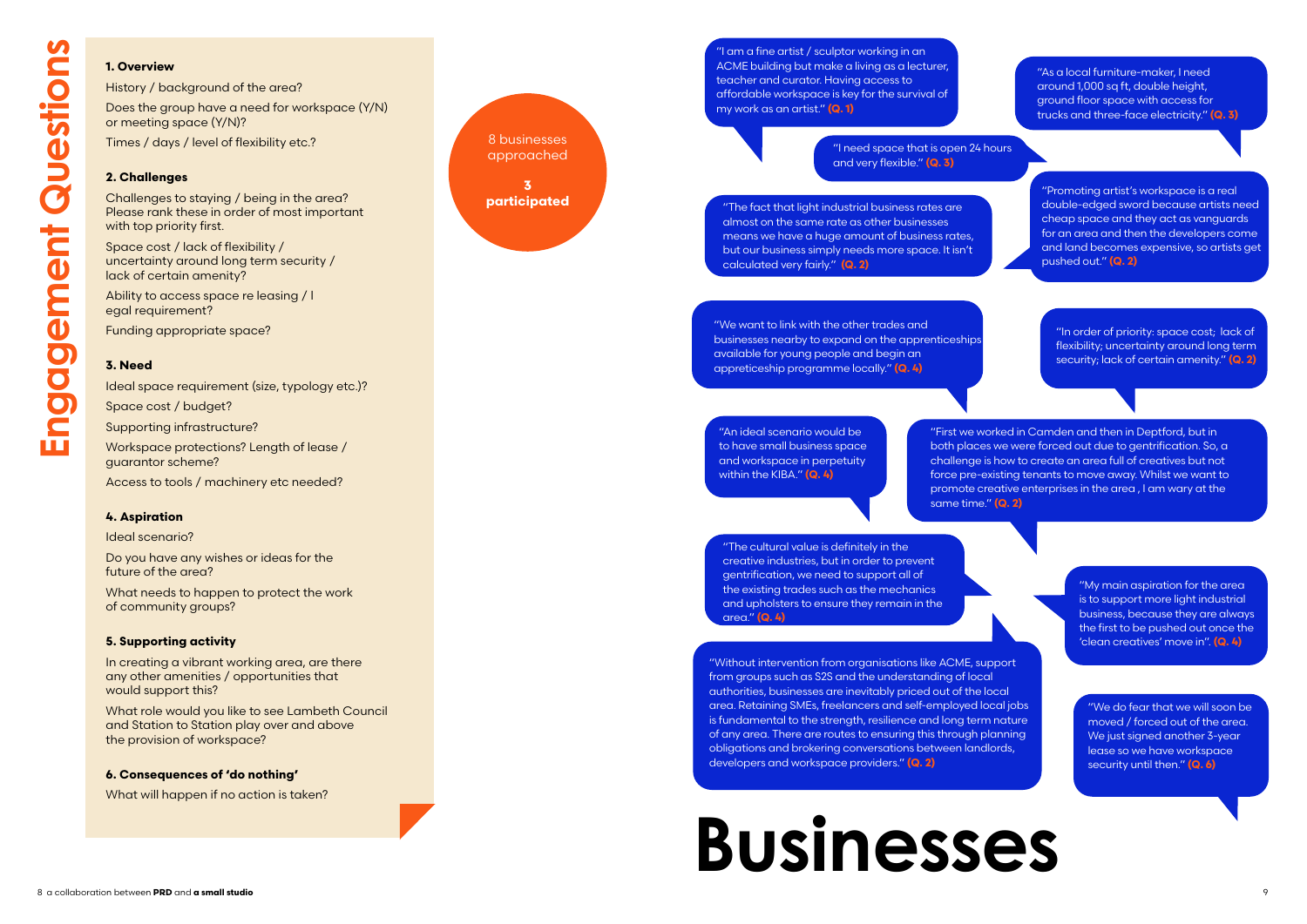## **Landlords**

#### **1. Overview**

Type of space available? Desire to be involved in the project?

#### **2. Aspirations**

What is your ideal use of the land, as landlord?

What is the importance of the creative community to the area?

How does promoting West Norwood and Tulse Hill as a creative workspace hub align with your business plan?

What are the benefits this would bring to your land / site / building?

#### **3. Challenges**

What are the challenges you face in unlocking y our unused / underused space? Legal / licensing / statutory / financial?

To unlock your unused / underused space would you want to have greater support in place?

Leasing framework to agree terms / guarantor scheme etc?

#### **4. Supporting activity**

What role can the Lambeth Council and Station to Station play to support you to unlock your unused / underused space for workspace?

In creating a vibrant working area, are there any other amenities / opportunities that would support this?

#### **5. Business plan**

What is the business plan for the unused / underused space / land?

What is your intended revenue?

#### **6. Consequences of 'do nothing'**

What will happen if no action is taken?

10 landlords approached **9 participated**

"4,400 sq ft commercial premises on two floors; originally light industrial unit so building is structurally sound but lacking in contemporary Building Control requirements." **(Q. 1)**

> "The BID could help promote a more active night-time economy because it is important for people to use the area at night." **(Q. 4)**

> > "The KIBA won't be viable as it is- it needs to allow for an element of mixed use or live-work to make the area come to life." **(Q. 5)**

"We will lose more artists from London. There are real examples in West Norwood of studios closing and artists leaving London. We'll look at other parts of Lambeth but it would be a real shame to miss out on the opportunity for pent up demand in the space." **(Q. 6)**

"Planning consent has not been possible even though the building has been vacant for many years." **(Q. 3)**

> "Building in a sustainable financial model that locks in affordable rates is the main challenge, as well as quantifying social value." **(Q. 3)**

"We are interested specifically in freehold acquisitions in order to become financially independent and draw more investors into our business." **(Q. 3)**

"If nothing is done, we would simply carry on as we are, looking at how we can raise the profile of the community forums and not necessarily aspire to have a lovely space on the high street. We could repuprose a high street shop front window that can be turned into a neighbourhood board." **(Q. 6)**

"My building has been vacant for over 10 years, only the rear building was used as an nightclub. The current use of the land is a scaffold yard." **(Q. 1)** 

"We would be charging studio providers £5-£8 per ft per annum, providing studio space at affordable rate at £12-18 per ft per anum. This is sufficient to ensure we can service/manage our own operations. The returns are to service finance interests and investment returns." **(Q. 5)**

"I own two commercial units but one is currently underused. We want to bring one of the units into use as a workspace because this will help the area, the cashflow of the pub and improve footfall." **(Q. 2)**

"We would be interested in using our empty unit as workspace, but we just don't know where to start. We could open the restaurant before 3pm to make it available as a workspace but we would need the high street to be quiter so people can have a better headspace to work there." **(Q. 3)**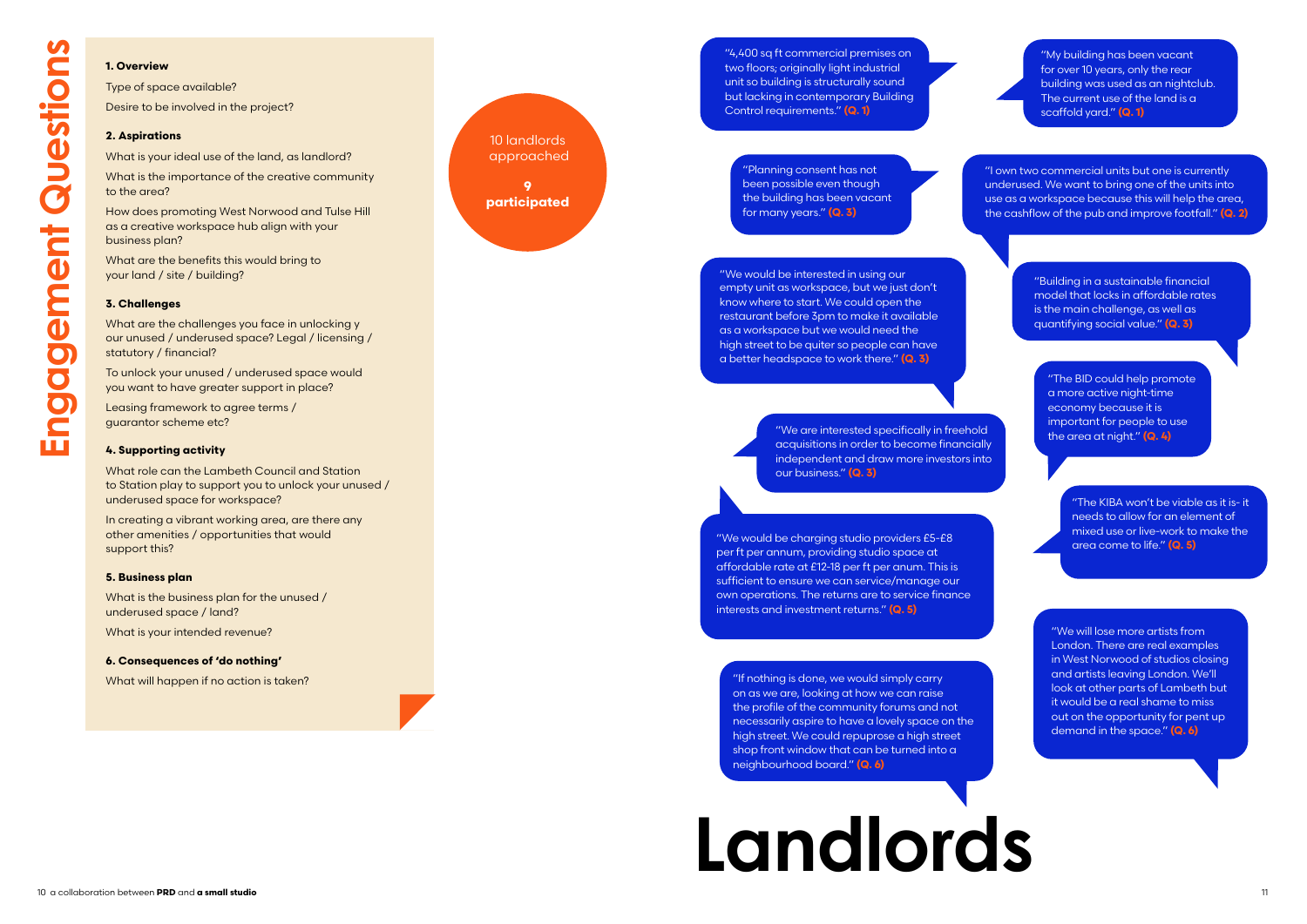**Key People**

#### **1. Overview**

Why is there a need for London to act now? What is your role in delivering workspace / supporting others to deliver?

#### **2. Need**

What type of space is important / needed?

What are the key lessons learnt from other projects?

What are your thoughts on the changing landscape post COVID?

#### **3. Challenges**

What are the main barriers / constraints to provision of affordable workspace?

What are the main barriers / constraints to converting abandoned / underused spaces in the area?

#### **4. Consequences of 'do nothing'**

Without intervention / provision would you be in a position to bring forward space for workspace

2 members approached **2 participated**

"The KIBA should have more of a reason for the community to go there." **(Q. 2)**

"I see that there are spaces in the area, and all constraint." **(Q. 3)** but what is frustrating is that owners have sites that are either underused or being left empty intentionally waiting to be turned into housing." **(Q. 3)**

"This engagement should include residents. The local residents shouldn't be ignored because the high street is there to serve the needs of local residents and its current amenity offer is very poor" **(Q. 2)**

"The Norwood Planning Assembly is really about fostering local community involvement and unity between community groups and organisations." **(Q. 1)**

**12 a collaboration between the small studios of the small studio 13**  $\frac{1}{2}$  **and**  $\frac{1}{2}$  **and**  $\frac{1}{2}$  **and**  $\frac{1}{2}$  **are small studios of the small studio 13**  $\frac{1}{2}$  **and**  $\frac{1}{2}$  **and**  $\frac{1}{2}$  **and**  $\frac{1}{2}$  **and \frac{** "Planning constraints (such as those at 82 Norwood High Street) are a barrier because although it hasn't been used as a 'Sui Generis' Use Class (a nightclub) for over a decade, when the plumbers merchant wanted to convert the Use Class, the local authority doesn't seem flexible enough to understand the nuances of the local offer. It would be good for planners to talk to the BID to get local context when an application like this is being assessed." **(Q. 3)**

"In terms of space, we need something like what exists in the library, but it is always booked up and not very accessible. A pub room would be ideal…however all local spaces have some level of

"ACME, the artists studio workspace provider, had a 400-500 person waiting list for their building. There is a lot of need for dirty, messy, smelly spaces to make, bake and fix things ." **(Q. 2)**

> "Doing nothing means market forces will take over and in the case of the industrial estate, poor quality housing in an unsuitable area would take over." **(Q. 4)**

"I am the BID manager for this area that has all of the amenities that people need to support a 15-minute city, except for the right type of workspace. Climate change is also urging us to act because we should all be aiming to live in a 15-minute neighbourhood that to supports being able to eat, sleep and work within 15-minutes and avoid commuting long distances" **(Q. 1)**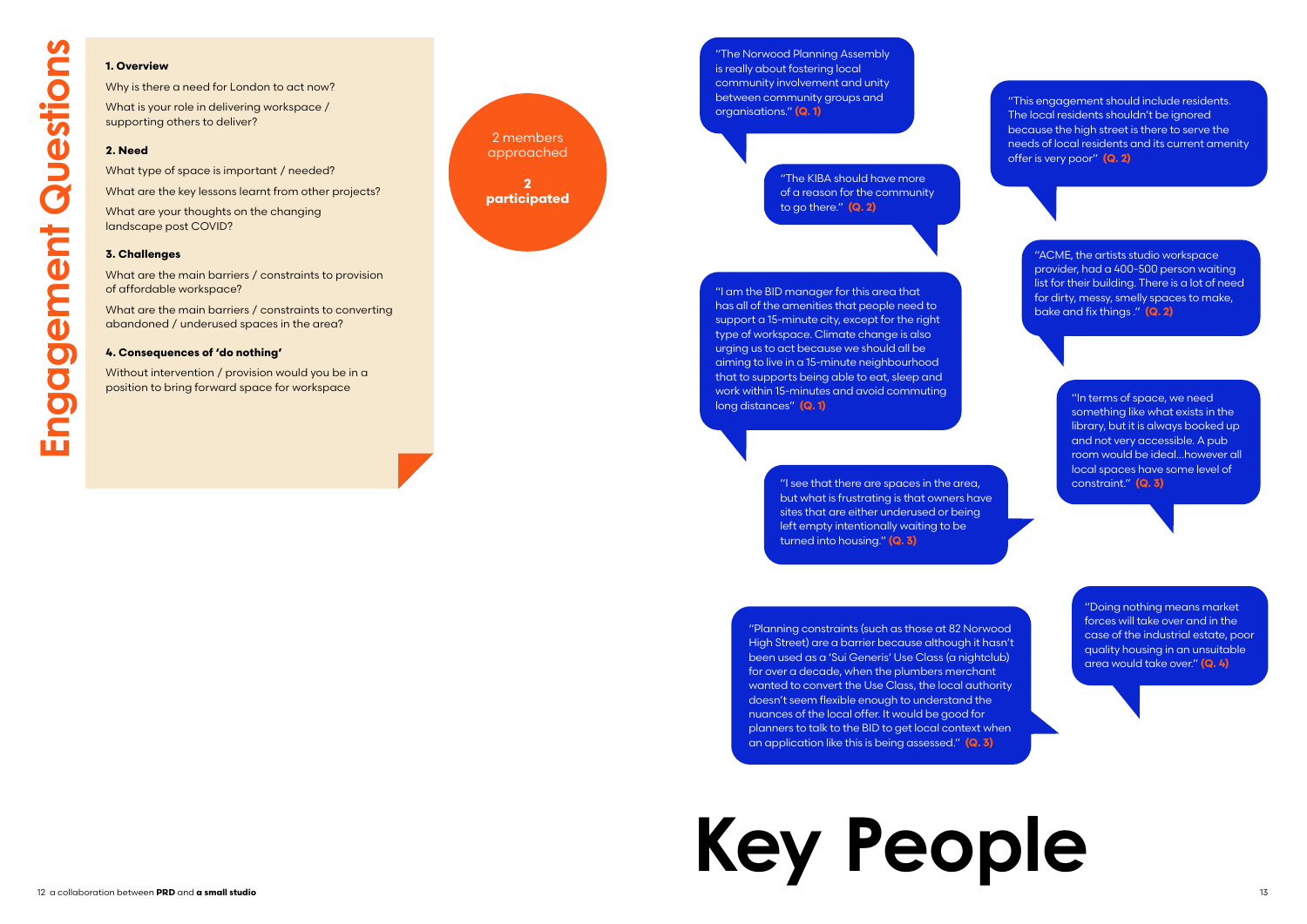| <u> 1989 - Andrea Stadt Britain, amerikansk politik (d. 1989)</u>                                                     |                                                                                                                       |                                                                                                                      |
|-----------------------------------------------------------------------------------------------------------------------|-----------------------------------------------------------------------------------------------------------------------|----------------------------------------------------------------------------------------------------------------------|
|                                                                                                                       |                                                                                                                       |                                                                                                                      |
|                                                                                                                       |                                                                                                                       |                                                                                                                      |
|                                                                                                                       |                                                                                                                       |                                                                                                                      |
|                                                                                                                       |                                                                                                                       |                                                                                                                      |
|                                                                                                                       |                                                                                                                       |                                                                                                                      |
|                                                                                                                       | <u>and the state of the state</u>                                                                                     |                                                                                                                      |
|                                                                                                                       |                                                                                                                       |                                                                                                                      |
|                                                                                                                       |                                                                                                                       |                                                                                                                      |
| <u> 1989 - Johann Barn, amerikan bernama di sebagai pengaran bagi pengaran pengaran pengaran pengaran pengaran p</u>  |                                                                                                                       | <u> 1989 - Johann Barn, amerikan bestemanns og forskellige og det forskellige og det forskellige og det forskell</u> |
|                                                                                                                       | <u>experimental</u> control of the control of the                                                                     |                                                                                                                      |
|                                                                                                                       |                                                                                                                       |                                                                                                                      |
|                                                                                                                       |                                                                                                                       |                                                                                                                      |
|                                                                                                                       |                                                                                                                       |                                                                                                                      |
| <u> 2002 - Jan Lands, amerikansk politiker (d. 1982)</u>                                                              | <u> La Carlo de la Carlo de la Carlo de la Carlo de la Carlo de la Carlo de la Carlo de la Carlo de la Carlo de l</u> |                                                                                                                      |
| <u> 1989 - Andrea Santa Andrea Andrea Andrea Andrea Andrea Andrea Andrea Andrea Andrea Andrea Andrea Andrea Andr</u>  |                                                                                                                       |                                                                                                                      |
| <u> 1988 - Andrea Santa Alemania, amerikan personal dan personal dan personal dan personal dan personal dan perso</u> |                                                                                                                       |                                                                                                                      |
| <del>,一个人的人都是不是一个人的人,</del> 他们的人都是不是一个人的人,但是我们的人都是不是一个人的人,但是我们的人都是不是一个人的人,我们就是我们的人,我们就是我们的人,                          |                                                                                                                       |                                                                                                                      |
| <u> 1989 - Jan Barat, margaret amerikan bahasa dalam bahasa dalam bahasa dalam bahasa dalam bahasa dalam bahasa d</u> |                                                                                                                       |                                                                                                                      |
|                                                                                                                       |                                                                                                                       |                                                                                                                      |
| <u> 2008 - Andrea San Andrea Andrea Andrea Andrea Andrea Andrea Andrea Andrea Andrea Andrea Andrea Andrea Andrea</u>  |                                                                                                                       |                                                                                                                      |
| <u> 1988 - Andrea Santa Alemania, amerikan personal dan personal dan personal dan personal dan personal dan perso</u> |                                                                                                                       |                                                                                                                      |
|                                                                                                                       |                                                                                                                       |                                                                                                                      |